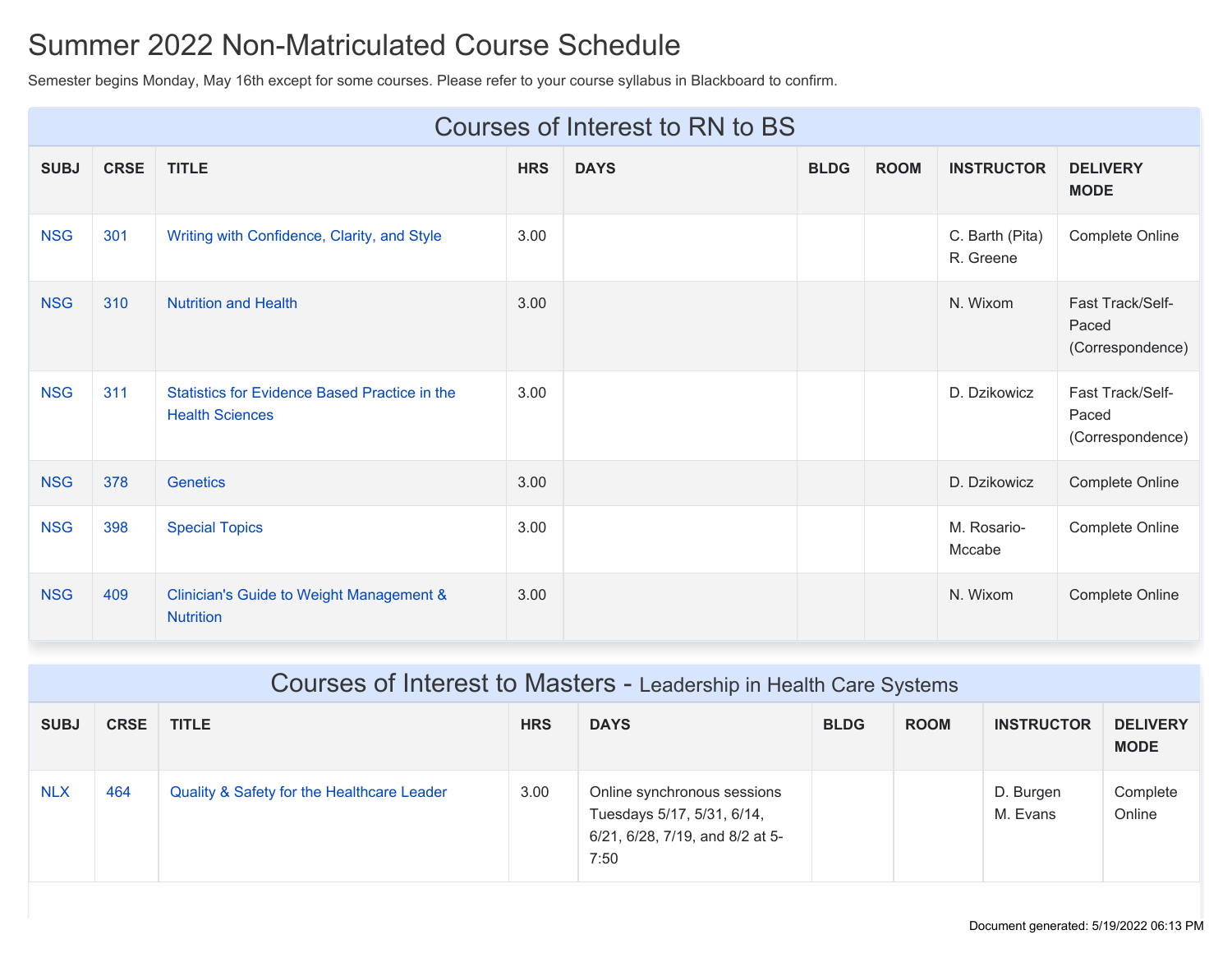| <b>NLX</b>       | 464     | Quality & Safety for the Healthcare Leader | 3.00 | Online synchronous sessions<br>Thursdays 5/19, 6/2, 6/16, 6/23,<br>6/30, 7/21, and 8/4 at 5-7:50 | D. Burgen<br>M. Evans | Complete<br>Online |
|------------------|---------|--------------------------------------------|------|--------------------------------------------------------------------------------------------------|-----------------------|--------------------|
| NUR <sup>1</sup> | $401 *$ | The Writing Workshop *                     | 1.00 | Online Zoom course sessions<br>Monday 5/16, and Thursdays<br>6/16 and 7/28 at 8-8:50 p.m.        | R. Wolf<br>R. Greene  | Complete<br>Online |

|                  | Courses of Interest to Masters - Clinical Nurse Leader |                                                             |            |                                                                                                      |             |             |                       |                                |
|------------------|--------------------------------------------------------|-------------------------------------------------------------|------------|------------------------------------------------------------------------------------------------------|-------------|-------------|-----------------------|--------------------------------|
| <b>SUBJ</b>      | <b>CRSE</b>                                            | <b>TITLE</b>                                                | <b>HRS</b> | <b>DAYS</b>                                                                                          | <b>BLDG</b> | <b>ROOM</b> | <b>INSTRUCTOR</b>     | <b>DELIVERY</b><br><b>MODE</b> |
| <b>NLX</b>       | 464                                                    | Quality & Safety for the Healthcare Leader                  | 3.00       | Online synchronous sessions<br>Tuesdays 5/17, 5/31, 6/14,<br>6/21, 6/28, 7/19, and 8/2 at 5-<br>7:50 |             |             | D. Burgen<br>M. Evans | Complete<br>Online             |
| <b>NLX</b>       | 464                                                    | Quality & Safety for the Healthcare Leader                  | 3.00       | Online synchronous sessions<br>Thursdays 5/19, 6/2, 6/16, 6/23,<br>6/30, 7/21, and 8/4 at 5-7:50     |             |             | D. Burgen<br>M. Evans | Complete<br>Online             |
| NUR <sup>*</sup> | $400 *$                                                | <b>Research Principles for Evidence-Based</b><br>Practice * | 5.00       |                                                                                                      |             |             | C. Larsen<br>J. Oliva | Complete<br>Online             |
| NUR *            | $401 *$                                                | The Writing Workshop *                                      | 1.00       | Online Zoom course sessions<br>Monday 5/16, and Thursdays<br>6/16 and 7/28 at 8-8:50 p.m.            |             |             | R. Wolf<br>R. Greene  | Complete<br>Online             |

|             | Courses of Interest to Masters - Nursing Education |                                  |            |                                                  |             |             |                         |                                |
|-------------|----------------------------------------------------|----------------------------------|------------|--------------------------------------------------|-------------|-------------|-------------------------|--------------------------------|
| <b>SUBJ</b> | <b>CRSE</b>                                        | <b>TITLE</b>                     | <b>HRS</b> | <b>DAYS</b>                                      | <b>BLDG</b> | <b>ROOM</b> | <b>INSTRUCTOR</b>       | <b>DELIVERY</b><br><b>MODE</b> |
| <b>NLX</b>  | 417                                                | Teaching and Learning in Nursing | 3.00       | Online synchronous sessions<br>Wednesdays 4-6:50 |             |             | T. Serwetnyk<br>J. Lent | Complete<br>Online             |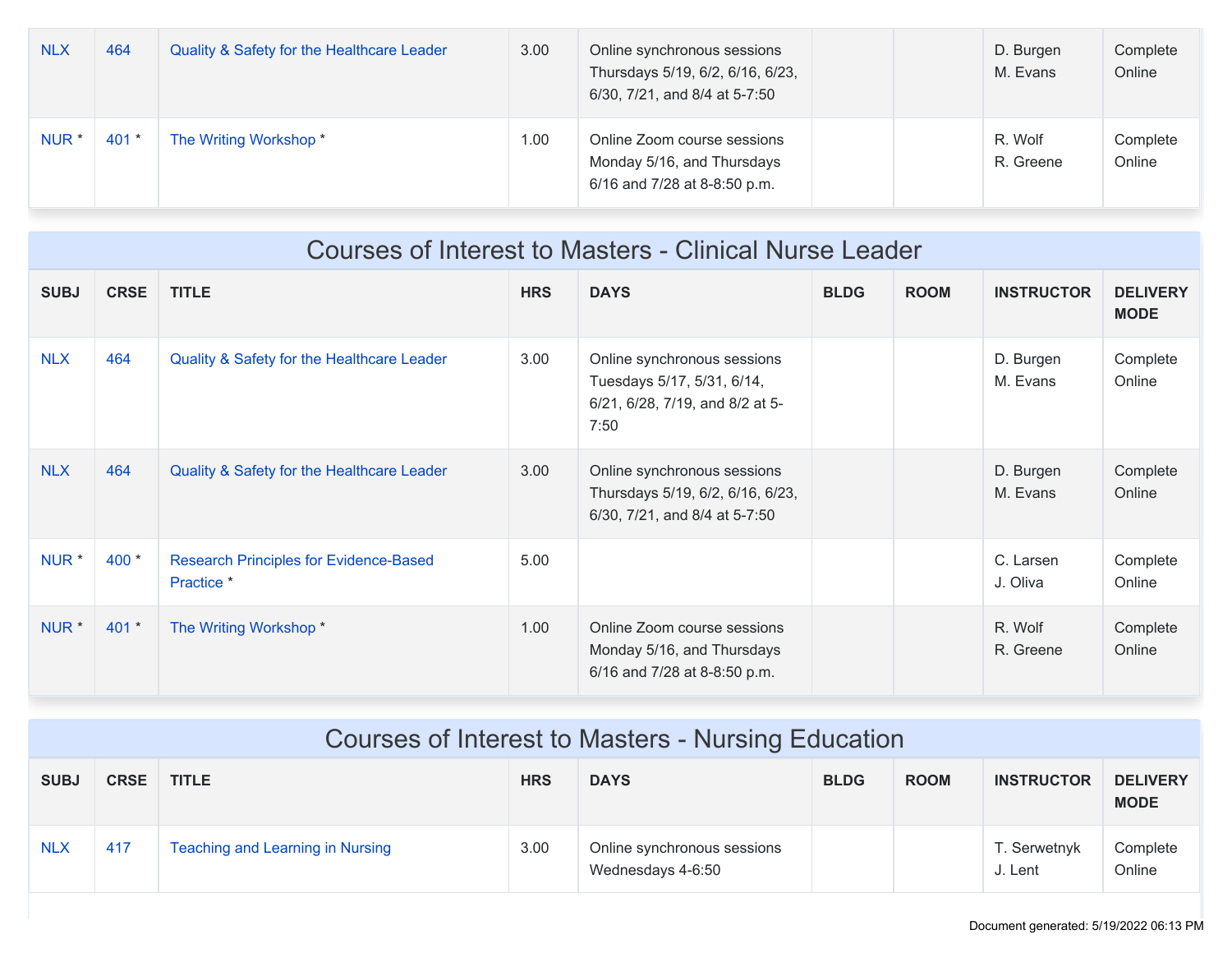| NUR <sup>1</sup> | $401*$ | The Writing Workshop * | 1.00 | Online Zoom course sessions<br>Monday 5/16, and Thursdays<br>6/16 and 7/28 at 8-8:50 p.m. |  | R. Wolf<br>R. Greene | Complete<br>Online |
|------------------|--------|------------------------|------|-------------------------------------------------------------------------------------------|--|----------------------|--------------------|
|------------------|--------|------------------------|------|-------------------------------------------------------------------------------------------|--|----------------------|--------------------|

|                  | <b>Courses of Interest to Nurse Practitioner Programs</b> |                                                                    |            |                                                                                                                                                                 |             |             |                          |                                |
|------------------|-----------------------------------------------------------|--------------------------------------------------------------------|------------|-----------------------------------------------------------------------------------------------------------------------------------------------------------------|-------------|-------------|--------------------------|--------------------------------|
| <b>SUBJ</b>      | <b>CRSE</b>                                               | <b>TITLE</b>                                                       | <b>HRS</b> | <b>DAYS</b>                                                                                                                                                     | <b>BLDG</b> | <b>ROOM</b> | <b>INSTRUCTOR</b>        | <b>DELIVERY</b><br><b>MODE</b> |
| <b>NUR</b>       | 363                                                       | <b>Comprehensive Nursing Assessment Refresher</b>                  | 1.00       | Course begins 5/16 online. On-<br>Campus Intensive (OCI) Friday<br>6/24 at 8-3:50.                                                                              | <b>HWH</b>  | 2W-445      | C. Sellers               | Online                         |
| NUR <sup>*</sup> | 400 *                                                     | <b>Research Principles for Evidence-Based</b><br>Practice *        | 5.00       |                                                                                                                                                                 |             |             | C. Larsen<br>J. Oliva    | Complete<br>Online             |
| NUR <sup>*</sup> | 401 *                                                     | The Writing Workshop*                                              | 1.00       | Online Zoom course sessions<br>Monday 5/16, and Thursdays<br>6/16 and 7/28 at 8-8:50 p.m.                                                                       |             |             | R. Wolf<br>R. Greene     | Complete<br>Online             |
| NUR <sup>*</sup> | 403 *                                                     | Ethics and Public Policy in the Health Care<br>System <sup>*</sup> | 3.00       |                                                                                                                                                                 |             |             | P. Hopkins<br>I. Garrick | Complete<br>Online             |
| <b>NUR</b>       | 407                                                       | <b>Advanced Physiology &amp; Pathophysiology</b>                   | 5.00       | Online exams Tuesdays 5/31,<br>6/14, 7/5, 7/26, & 8/9 at 4-6:50.<br>Optional online Zoom office<br>hours Tuesdays 5/24, 6/21,<br>7/19, & 8/2 at 12:30-1:30.     |             |             | R. Tucker<br>L. Paytash  | Complete<br>Online             |
| <b>NUR</b>       | 419                                                       | <b>Advanced Pharmacology</b>                                       | 3.00       | Online exams Mondays 6/6,<br>6/27, & 7/25 at 4-6:50, and 8/8<br>at 4-7:50. Optional online Zoom<br>office hours Tuesdays 5/24,<br>6/21, 7/19 & 8/2 at 11-11:50. |             |             | R. Tucker                | Complete<br>Online             |

## 5/13/2022

We offer additional [non-degree](https://son.rochester.edu/academics/continuing-education/index.html) courses and programs, including the Legal Nurse Consultant course and RN First Assistant course. Learn more on theCenter for Lifelong Learning